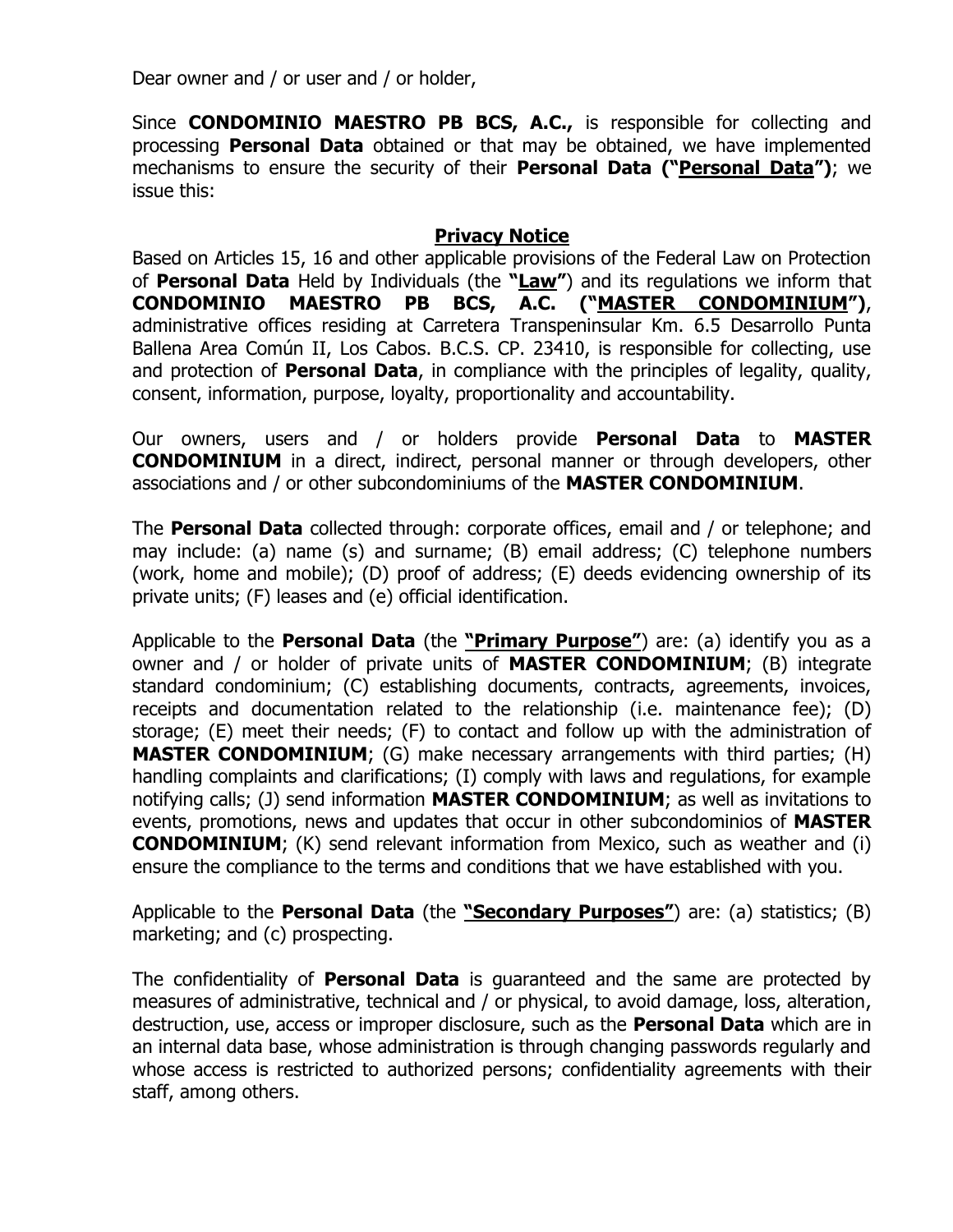You have the right to access, rectification and cancellation of **Personal Data**, to oppose the processing thereof or to revoke their consent (collectively **"ARCO Rights "**). To do this, is necessary for you or your legal representative file a written request from the practice of law **ARCO** directed to the area of data protection **MASTER CONDOMINIUM**, responsible for the protection of **Personal Data**, located at the address indicated above, or, communicate via email to the customer service area of **MASTER CONDOMINIUM** to administration@puntaballena.com.mx ("**Application**"); in both cases **MASTER CONDOMINIUM** must receive a confirmed receipt for being bound about it. The **Application** must contain the following information: (a) name (s) and names of you and your representative, if any; (B) e-mail address to receive notifications; (C) simple copy of official photo identification of you or your representative, if any, legal representation of the person making the request to its name; (D) existence of representation by public or charter instrument power of attorney signed before two witnesses, if any; (E) clear and precise description of the **Personal Data** for which seek to exercise some of the **ARCO Rights**; (F) any item or document that facilitates the location of **Personal Data**; and (g) signature of the **Application** you or your representative.

If you request the exercise of the right of: (a) Rectification, you must indicate the modifications to be made and provide documentation attesting and supports the request; and (b) Access; the **MASTER CONDOMINIUM** provide **Personal Data** via email and / or by appointment in corporate offices, at the choice of **MASTER CONDOMINIUM**.

Within a maximum period of 20 working days from the acknowledgment of the **Application**, must comply with the request and being informed about the appropriateness or inappropriateness of it by notice sent to the email provided to receive notification. If resulting from its application, the **MASTER CONDOMINIUM** should make it effective within 15 working days from receipt via email of the merits of the **Application**.

In addition, the procedure for the exercise of **ARCO Rights** and revocation of consent, the **MASTER CONDOMINIUM** has enabled a **"List of Exclusion"** for itself that allows us to limit the use and disclosure of **Personal Data** for this purpose simply send us the request of being excluded, which shall include: (a) name (s) and surname; and (b) email account to answer your request, it must be directed to the area of data protection of **MASTER CONDOMINIUM** to the following email **administration@puntaballena.com.mx** and **MASTER CONDOMINIUM** must receive acknowledgment to **stay** linked regard. The acknowledgment includes proof of registration to **"Exclusion List".**

All documentation must be sent in PDF file format, legible and complete, so that the **MASTER CONDOMINIUM** can attend the **Application**.

If you believe that your right to protection of **Personal Data** has been injured by **MASTER CONDOMINIUM** or presumed to exist in the processing of their **Personal**